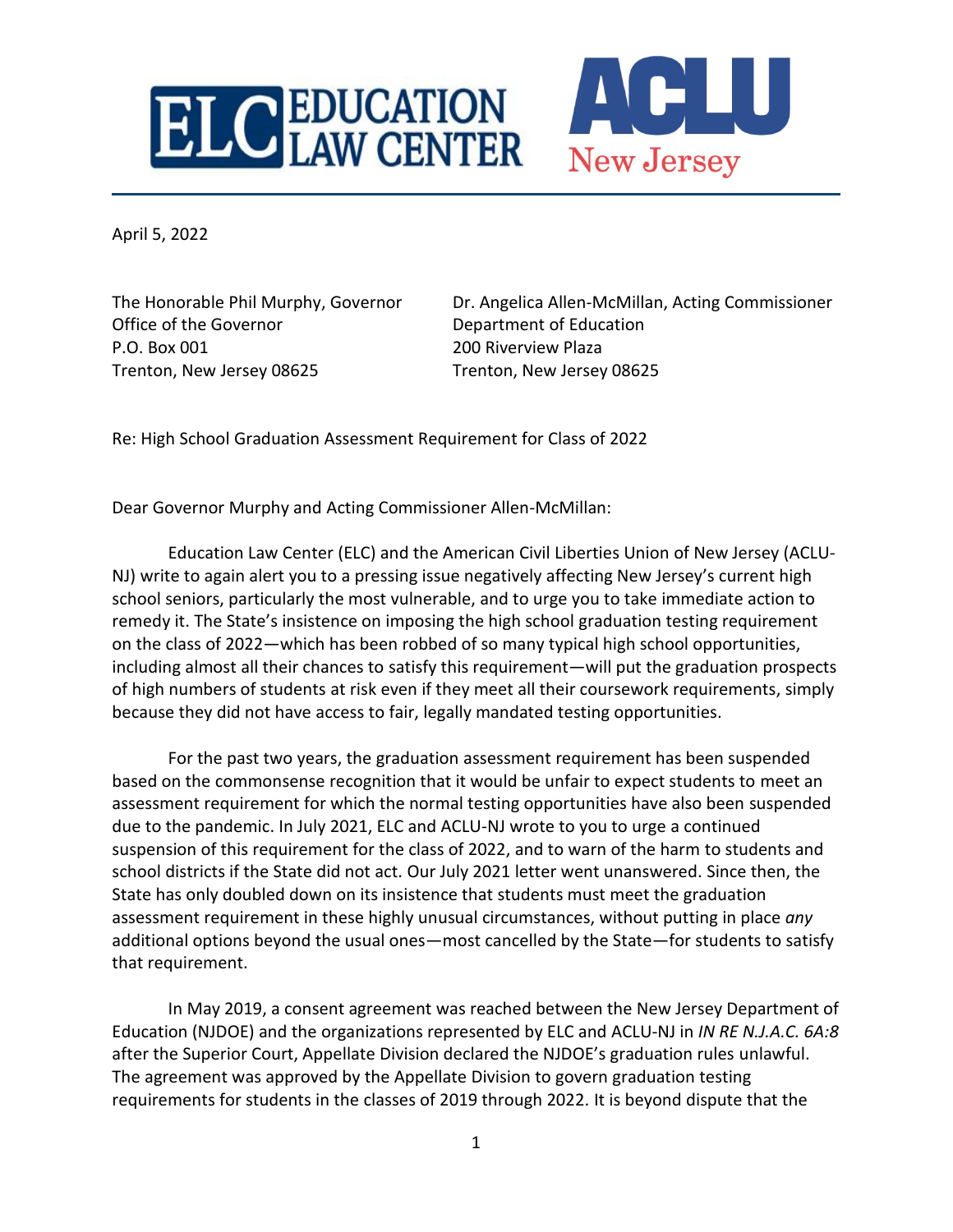consent agreement guarantees students in the class of 2022 access to all the same pathways and standards originally applicable to the graduating class of 2019 under regulations promulgated in 2016 at *N.J.A.C.* 6A:8. These consist of a primary pathway of designated state NJSLA/PARCC tests, a secondary pathway of alternative assessments, and a third pathway called the portfolio appeals process. <sup>1</sup> However, it is also a fact that the *vast majority* of those guaranteed options have been unavailable to students for the past two years of the pandemic.

During the 2019-20 and 2020-21 school years, the State did not administer—at all—the assessments designated as the *primary* pathway to meet the graduation testing requirement. Both the NJSLA/PARCC English Language Arts (ELA) Grade 10 and the NJSLA/PARCC Algebra I tests were completely cancelled for the past two years, when class of 2022 students were sophomores and juniors and would typically have taken those assessments.

The second pathway, the approved "alternative assessments," was also unavailable to most class of 2022 students during the past two school years due to pandemic cancellations of test administrations or physical school closures. <sup>2</sup> These circumstances deprived students of access to school-based or school-facilitated administrations of alternative tests such as the PSAT, the Accuplacer, and the ASVAB-AFQT Composite, as well as administrations of state assessments also designated as "second pathway" options including the NJSLA/PARCC Geometry and NJSLA/PARCC Algebra II. The third pathway, the portfolio appeals process, was also cancelled by the State during the 2019-20 and 2020-21 school years, but is not available to students before their senior year in any event.

The opportunities available to students in the class of 2022 to satisfy the graduation assessment requirement are further restricted by the fact that most of the assessments designated as the "first pathway" or included in the "second pathway" are typically not administered to seniors. Therefore, the resumption of state testing during the 2021-22 school year does not provide additional opportunities to most class of 2022 students to satisfy the requirement. Moreover, class of 2022 students would be years removed from taking the courses that the designated end-of-course tests are designed to assess.

<sup>1</sup> *See* NJ Dep't of Educ., *Class of 2022 High School Graduation Assessment Requirements*, https://www.nj.gov/education/assessment/requirements/2022.shtml.

<sup>2</sup> *See, e.g.*, Jeremy Bauer-Wolf, *Difficulties taking SAT and ACT persist, signaling long-term problems for test makers*, Higher Ed Dive (Nov. 3, 2020), [https://www.highereddive.com/news/difficulties-taking-sat](https://www.highereddive.com/news/difficulties-taking-sat-and-act-persist-signaling-long-term-problems-for-t/588292/)[and-act-persist-signaling-long-term-problems-for-t/588292/;](https://www.highereddive.com/news/difficulties-taking-sat-and-act-persist-signaling-long-term-problems-for-t/588292/) Art Sawyer, Compass Education Group, *SAT and ACT Policies and Score Ranges for Popular Colleges and Universities* (June 8, 2021), <https://www.compassprep.com/college-profiles/> (noting "ongoing test site cancellations in 2021").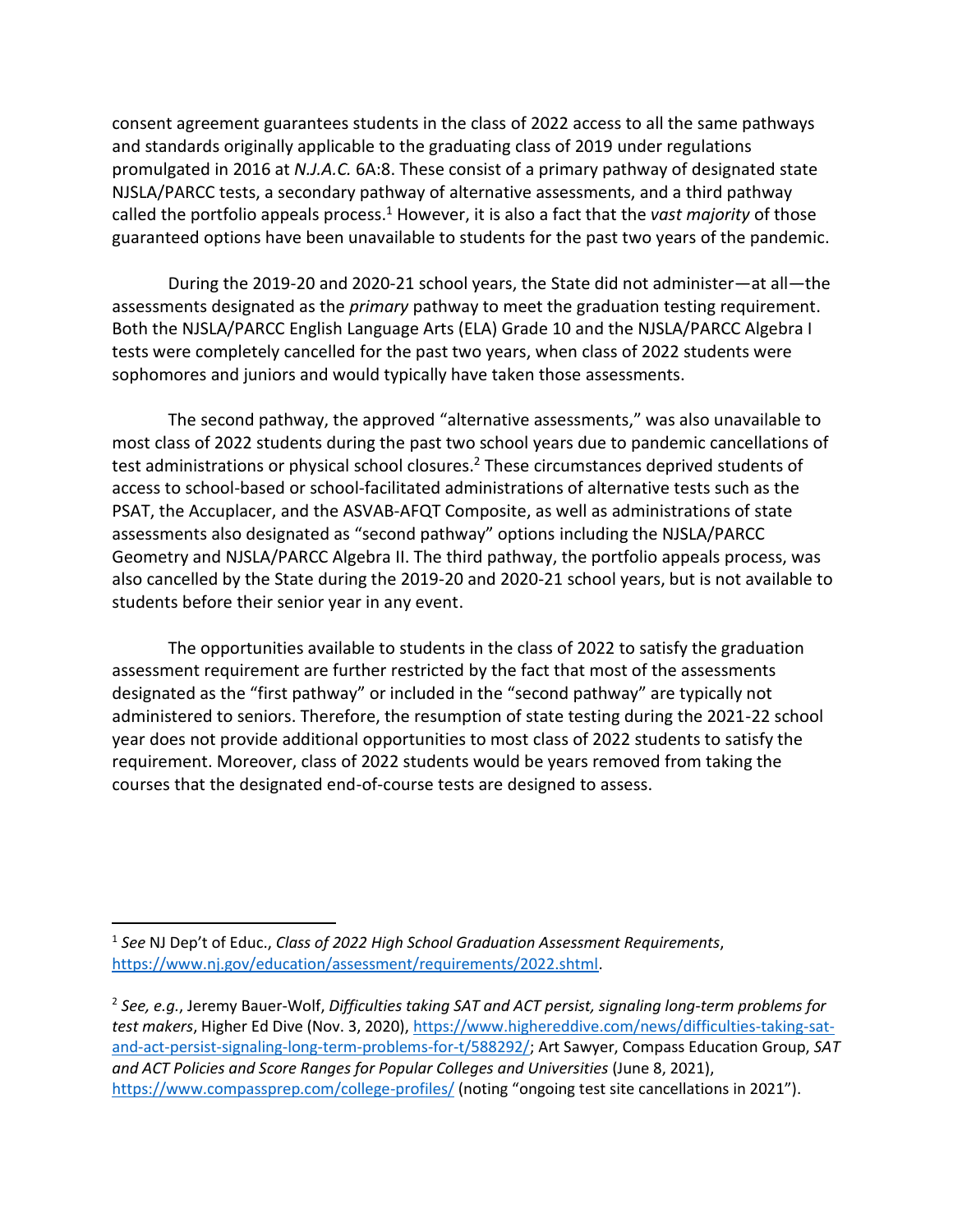Despite these circumstances, the NJDOE issued a memorandum on June 9, 2021 that was labeled a "Graduation Assessment Requirement Reminder[]" for the class of 2022.<sup>3</sup> It noted that "[s]tudents in the class of 2022 will be able to access the third graduation pathway, the Portfolio Appeals Process, during their twelfth-grade year." However, this does not come close to providing the unrestricted access to multiple graduation pathways required by the consent agreement and will overwhelm districts with a huge number of labor-intensive portfolio appeals.

The only opportunity class of 2022 students had to satisfy the graduation assessment requirement with a designated state test was as freshmen during the 2018-2019 school year. Those opportunities were limited to the NJSLA/PARCC ELA Grade 9 and Algebra I exams. State assessment results for the 2018-19 year show that the proficiency rate was 56% for ELA 9 and 43% for Algebra I. This data suggests tens of thousands of class of 2022 students began senior year still needing to satisfy the graduation assessment requirement, having missed multiple opportunities to do so, and with no new opportunities on the State's assessment calendar.

Although our request last July that the NJDOE gather data about this pressing issue received no response, a recent survey conducted by ELC with the assistance of Great Schools New Jersey, an association of high needs district superintendents, indicates its potential dimensions. Reponses from 28 high needs districts showed a 50% increase in the number of portfolio appeals over 2019 (the last year portfolio appeals were accepted), with the process still ongoing. Eleven districts reported increases of more than 100%. These districts reported submitting portfolios for as many as one third of all members of the senior class. By comparison, the percentage of students submitting portfolio appeals in 2019 statewide was 5.6% for ELA and 7.2% for math.

The NJDOE's assertion that class of 2022 students will be able to access the portfolio appeals process not only falls short by providing only a fraction of the assessment pathways guaranteed by the consent agreement, it also imposes an unprecedented burden on schools and districts, as neither districts nor the NJDOE have ever processed such a high volume of portfolio appeals.<sup>4</sup> The data collected by ELC demonstrates that this process is currently placing

<sup>3</sup> NJ Dep't of Educ., *Cancellation of Summer 2021 NJSLA Administration and Graduation Assessment Requirement Reminders* (June 9, 2021),

[https://www.nj.gov/education/broadcasts/2021/june/CancellationofSummer2021NJSLAAdministrationa](https://www.nj.gov/education/broadcasts/2021/june/CancellationofSummer2021NJSLAAdministrationandGraduationAssessmentRequirementReminders.pdf) [ndGraduationAssessmentRequirementReminders.pdf.](https://www.nj.gov/education/broadcasts/2021/june/CancellationofSummer2021NJSLAAdministrationandGraduationAssessmentRequirementReminders.pdf)

<sup>&</sup>lt;sup>4</sup> In 2018, NJDOE pathway data reported a total of 3,427 students graduated through the use of portfolio appeals. In 2019, according to NJDOE data, 5.6% of all graduates used the portfolio appeals process to satisfy the ELA component of the graduation testing requirement, and 7.2% used it for the math component. Thus, approximately 5,400 students used the portfolio assessment for ELA and almost 7,000 students for math. The 2018-19 proficiency rates of 56% and 43% on the NJSLA/PARCC ELA 9 and Algebra I tests indicate that the number of seniors who would need to use the portfolio appeal is potentially in the tens of thousands.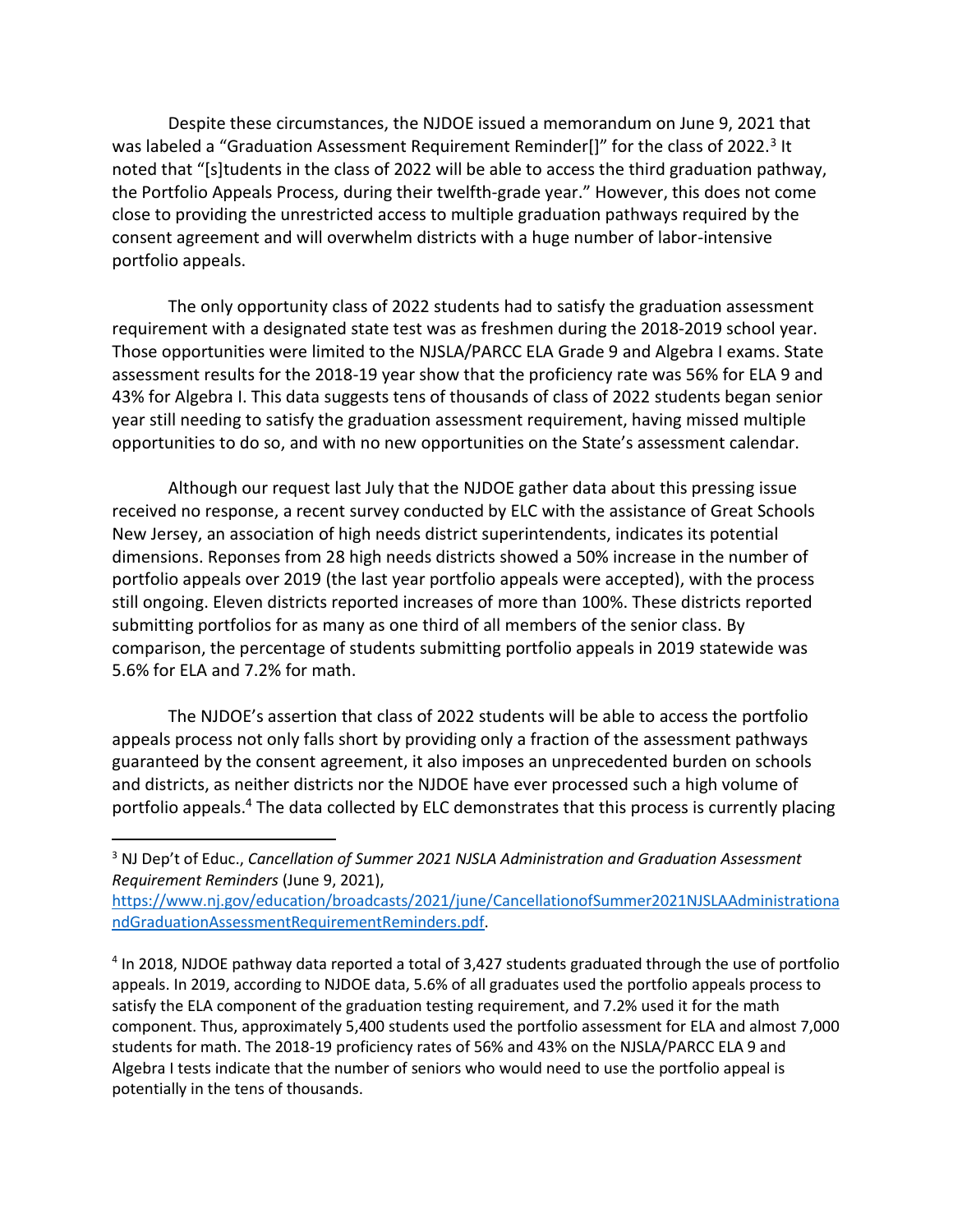significant strain on districts already overburdened by the acute academic and mental health needs of students returning to in-person learning after two years of pandemic conditions.

Further, the most vulnerable student groups, including English learners (ELs) and students with disabilities, rely disproportionately on the portfolio process to earn their diplomas—meaning they will be disproportionately harmed by overburdening this pathway to graduation. For example, in the above-mentioned survey, 27% of portfolios have been submitted on behalf of EL students, even though EL students comprise about 7% of all New Jersey public school students. Districts serving concentrated populations of students from lowincome families also generally rely more heavily on the portfolio process. Over-reliance on portfolios will stretch these districts' resources even thinner, and some students may not receive the support they need to submit successful appeals and graduate on time.

The Administration and the NJDOE must work through appropriate channels, including the Legislature if necessary, to suspend the graduation testing requirement for the class of 2022.

If this step is not taken, it is essential that the NJDOE immediately put in place additional opportunities to satisfy the requirement and disseminate that information to students, families, and districts. These additional opportunities should include, but need not be limited to:

- Allowing students to meet the requirement by earning a passing grade in one of the courses associated with the state test, *e.g*., by passing the English II or Algebra I course; 5
- Making free SAT, ACT, and Accuplacer test alternatives available to all class of 2022 seniors;
- Allowing districts to score portfolios with NJDOE spot checks instead of sending every portfolio to Trenton.

Transparency and accountability to the public about the effects of the State's decisions are also essential. Regardless of the specific steps the Administration and NJDOE take to ensure seniors who have met all other requirements are able to graduate, we request data identifying: (1) how many class of 2022 students had not yet satisfied the assessment requirement upon entering senior year, disaggregated by student subgroups; and (2) a reliable statewide pathway report that tracks the number of students who satisfy the requirement and how, disaggregated by student subgroups. ELC has also filed an Open Public Records Act request (#W183642) seeking graduation pathway data for the class of 2022, including the number of students who

<sup>&</sup>lt;sup>5</sup> The State of New York is adapting its high school requirements in this way. Because the New York Regents exams have been suspended during the pandemic, the State is considering successful completion of the associated courses sufficient to meet the relevant requirements. *See* NY State Dep't of Educ., *Frequently Asked Questions Related to the Cancellation of the January 2022 New York State (NYS) High School Regents Examinations* (Jan. 2022),

[http://www.nysed.gov/common/nysed/files/programs/coronavirus/faq-january-2022-exemptions.pdf.](http://www.nysed.gov/common/nysed/files/programs/coronavirus/faq-january-2022-exemptions.pdf)